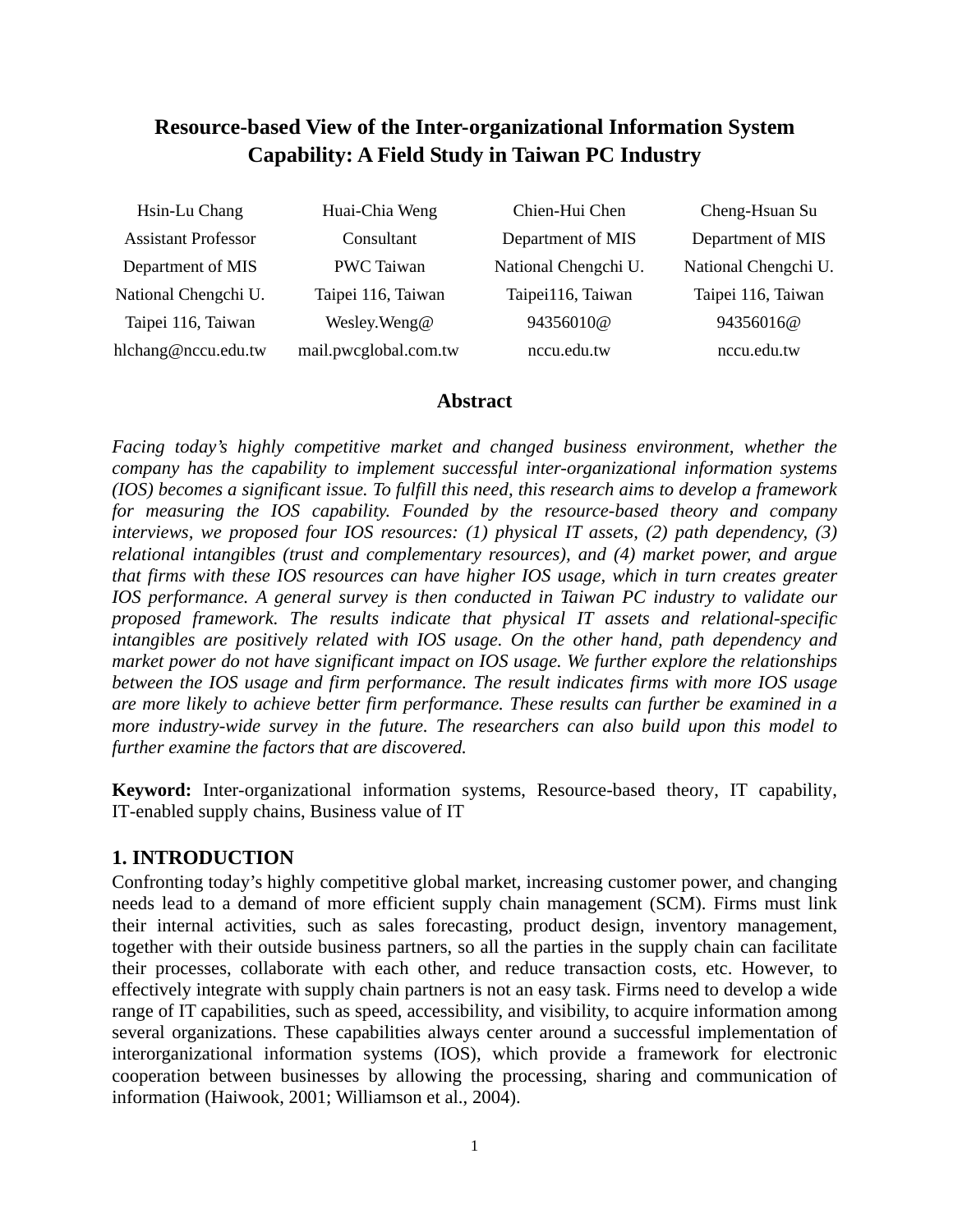According to Grant (1991), a capability is the capacity for a team of resources to perform some task or activity. Based on that, we define IOS capability as a capacity for a team of resources which organizations own to develop a successful IOS. Many scholars used the resource-based view (RBV) to measure the IT capability and set up a clear link between IT resources and sustained competitive advantage (SCA) (Bharadwaj 2000; Santhanam and Hartono 2003). For instance, Bharadwaj (2000) used RBV to define a firm's IT capability as categories of IT infrastructure, human IT resources, and IT-enabled resources, presenting the linkage between firm's IT capability and financial performance. These scholars treated IT as an internal resource of the firm, and thus their defined IT capability focused only on IT resources within firms. However, an IOS not only interrelates the internal IT or IS resource, but also involves with multiple external resources and variating environment. Therefore, traditional RBV is not sufficient to derive IOS capability.

Some more current resource-based theory studies find that, facing the increasing complex and dynamic environment, the successful market players have rapid and flexible capabilities to respond the changing business environment. They define the ability to achieve new forms of competitive advantage as "dynamic capabilities" (Teece et al. 1997). Besides the dynamic resource-based view, some scholars extended the RBV to relational view while arguing that a firm's critical resources may extend beyond firm boundaries, and the benefits often link to the relational network that the firm is embedded (Dyer and Singh 1998).

Derived from the relational and dynamic RBV mentioned above, IOS capability should involve the maintenance of specific IOS to link with trading partners, so as to reduce transaction and negotiation costs, improve relationships with customers, keep a long-term contracts and stable transaction volumes and so on. In comparison with IT capability, IOS capability need to consider more aspects from internal to external factors. As past IS/IT capability studies using the RBV have not typically looked at dynamic and relational resources (Wade and Hulland 2004), we think they only capture firms' internal IT capability. Therefore, our purpose of this study is to apply different views of RBV, especially the relational and dynamic view, to develop a framework that fully captures the components that form the firm's IOS capability.

This research investigates the IOS capability that today's corporations have to obtain for better IOS usage and performance. The questions addressed can be summarized as follows:

- 1. What are the important IOS resources that firms need to obtain to improve their IOS performance?
- 2. How could we measure these IOS resources?

Through answering these questions, the study seeks to better explain:

- 1. The IOS capability framework from different views of RBV, especially including the dynamic and relation view.
- 2. The key resources that can lead to significant IOS usage and better IOS performance, so that managers can decide which specific constructs of IOS resources should be taken into more consideration in order to improve their current IOS or to built a better future IOS.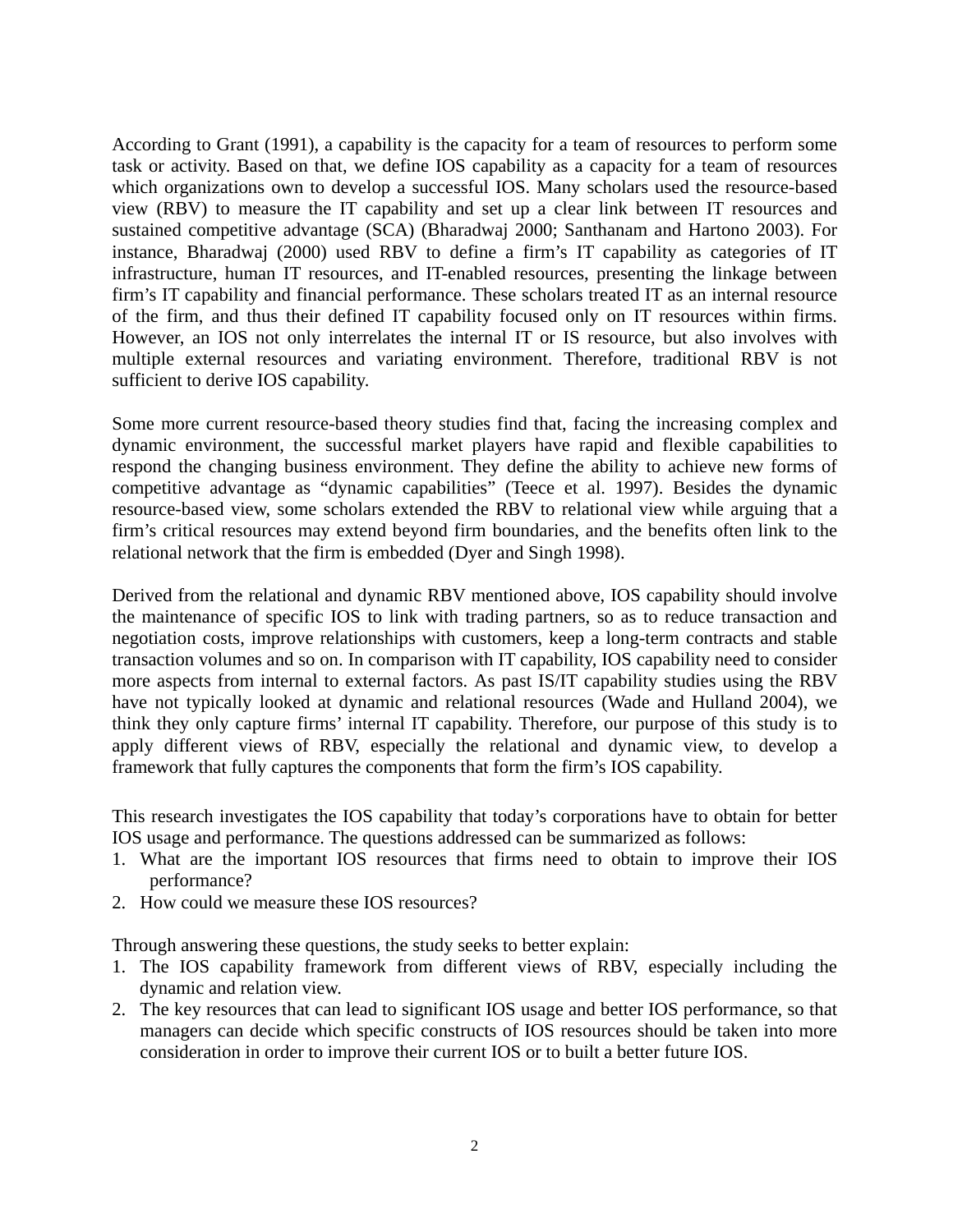## **2. LITERATURE REVIEW**

In this study, we will use the resource-based view to propose a measurement system for evaluating a firm's IOS capability and to examine its association with firm performance. Before describing our proposed model, we introduce the basic concepts of resource-based view as follows.

#### *2.1 The Resource-based Theory*

First of all, we focus our attention on the initial RBV in the traditional strategic management field. The initial resource-based theory argued that competitive advantages of a firm resulted from specific resources and capabilities possessed by the firm (Learned et al. 1969; Porter 1981; Barney 1991; Grant 1991). Some researchers viewed capabilities as one of significant firm resources, and others distinguished the capabilities from the resources by arguing that resources were the source of the capabilities, and a capability was the capacity for a team of resources to perform some task or activity (Grant 1991). But all agreed that a firm could appraise its potential of competitive advantages by means of identifying its internal resources and capabilities and selecting a suitable strategy to reduce resource gaps (Grant 1991).

However, identifying and appraising resources and capabilities is a major handicap. One useful way is to classify them by looking for those attributes which have potential of competitive advantages. Overall, Barney (1991) and Grant (1991) classified resources as six categories: financial, physicals, human, technological resources, reputation, and organizational resources.

What we mentioned above concentrates on tangible resources. Hall (1992, 1993) argued intangible resources such as reputation should also play an important role in strategic management process, and therefore he extended the initial RBV model to identify the intangible resources which are the feedstock to the capability differential. He classified intangible resources as assets such as patents, copyright, contracts, trade secrets, etc., or as skills/competencies such as know-how of employees, suppliers, and distributors; and culture.

### *2.2 The Dynamic View of Resource-based Theory*

Some researchers found that the successful market players do have some capabilities that enable them to face complicated and changing environment, such as the capability of timely responsiveness, rapid and flexible product innovation, and the management capability to effectively coordinate and redeploy internal and external competences (Teece et al. 1997). In order to capture these capabilities, researchers extended the traditional RBV, that mostly focused on dealing with internal resources, to define a new set of capabilities, 'dynamic capabilities.' The focal point of dynamic capabilities is to hold the timing and then to adapt, integrate, and reconfigure internal and external resources and competences to respond the rapid technological change and changing business environment.

### *2.3 The Relational View of Resource-based Theory*

The resource-based view (RBV) of the firm argues that differential firm performance is fundamentally due to firm heterogeneity rather than industry structure, and focus on those resources that are housed within the firm. In fact, the advantages and disadvantages of the firm often link to relationship of industry network in which the firm is embedded. So, a firm's critical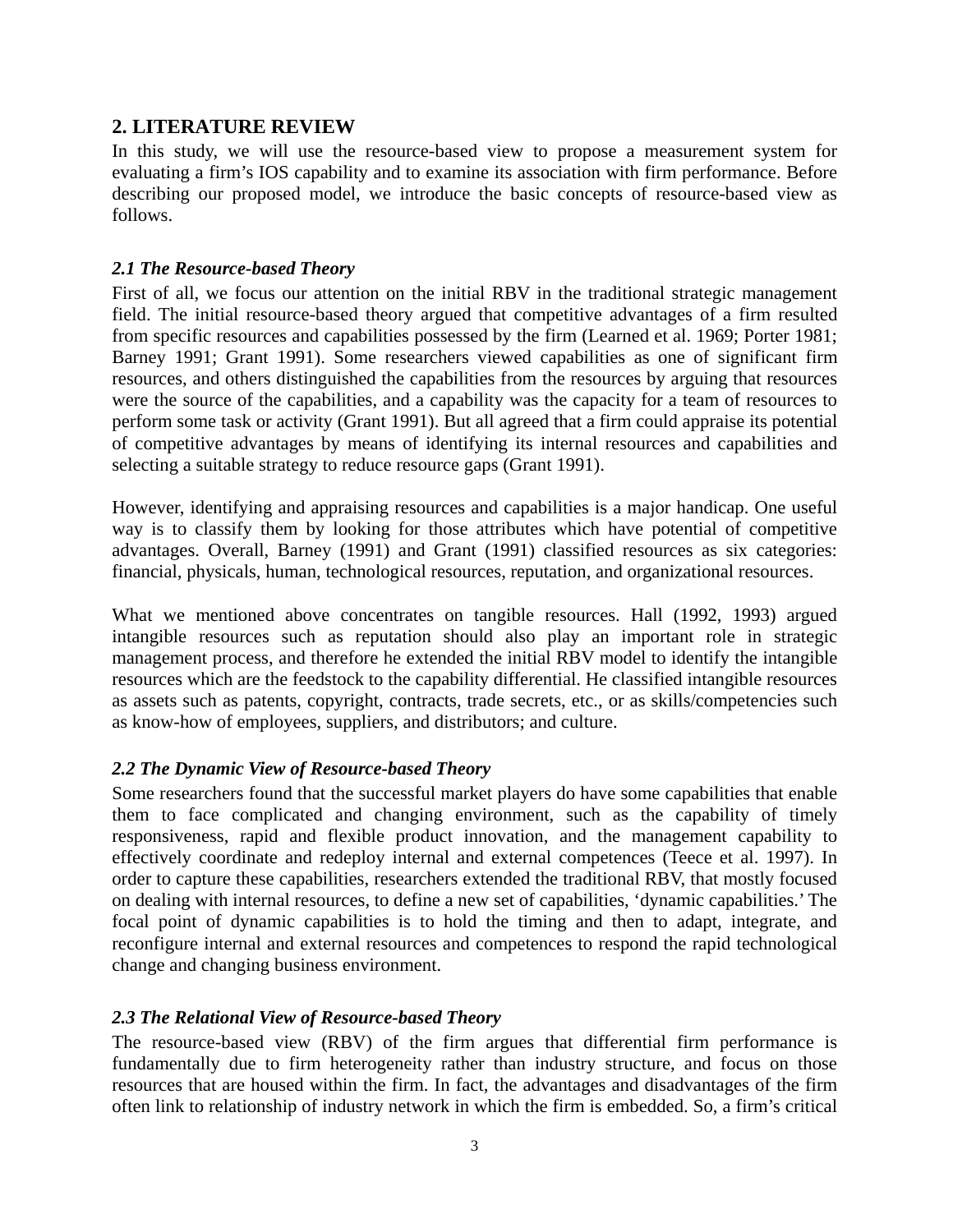resources and capabilities may extend beyond the organization boundaries, or even extend to the interfirm routines and processes (Dyer and Singh 1998).

The ownership of rent-generating resources mentioned above is collective with outside trading partners, contrasting with the RBV focusing on how individual firms generate benefits from resources within firms, and the dynamic view emphasizing on the capabilities to reconfigure resources to response environment. We must appraise relational resources and capabilities as important sources of the competitive advantages of the firm embedded in industry.

## **3. DEVELOPMENT OF THE IOS CAPABILITY FRAMEWORK**

### *3.1 Research Framework*

The past literature summarizes the key resources and capabilities that help firms gain sustained competitive advantages. Combined the RBV with the dynamic and relational view, we summarize twelve resources to form the IOS capability and link it to IOS usages and performance: (1)physical IT assets, (2)financial assets, (3)inter-relation specificity assets, (4)integration, (5)learning, (6)path dependency, (7)contracts, (8)interfirm knowledge sharing, (9)complementary resources, (10)policy, (11)market power, and (12) people skills. The first three address company's tangible IOS resources, the following eight are related with the intangible IOS resources, and the last one are dependent on people skills.

Three criteria have adopted to filter our variables. First, we remove the factors for which data is hard to acquire. Financial investment on IOS is thus dropped as the interviewing firms expressed the difficulty to isolate this information from the overall IT budget. Among the tangible resources, we chose physical assets as our testing variables since our pilot firms all agreed it is the most important tangible resource for IOS development and it can represent general condition on tangible resources.

Second, some variables that do not apply Taiwan PC industry are eliminated. Therefore, the reciprocal investment is dropped because component suppliers in Taiwan PC industry don't have the chance doing that because almost all of them are small and medium sized enterprises (SMEs). We also exclude IOS integration because system integration has been well recognized and justified as an important factor for IOS implementation in those companies. Interfirm knowledge sharing is removed due to a very little practices have done in our sampling pool, although the pilot firms agree that they are a significant driver of IOS usage. Policy is dropped as well, because the data may lack variety in view that our sampling is in the same region which applies the same policy. The pilot firms also indicated that all of suppliers had training courses about using IOS and could use IOS to handle routine work in a short period time. It reveals that the human IT skill differentials are also small in these suppliers. For this reason, we exclude the people-based skills from our model.

The third reason is about questionnaire scope. Learning capabilities include various issues about knowledge management cycle. We decide to test it latter as a future extension. We chose path dependency as our testing variable considering its novelty and conceptual simplicity.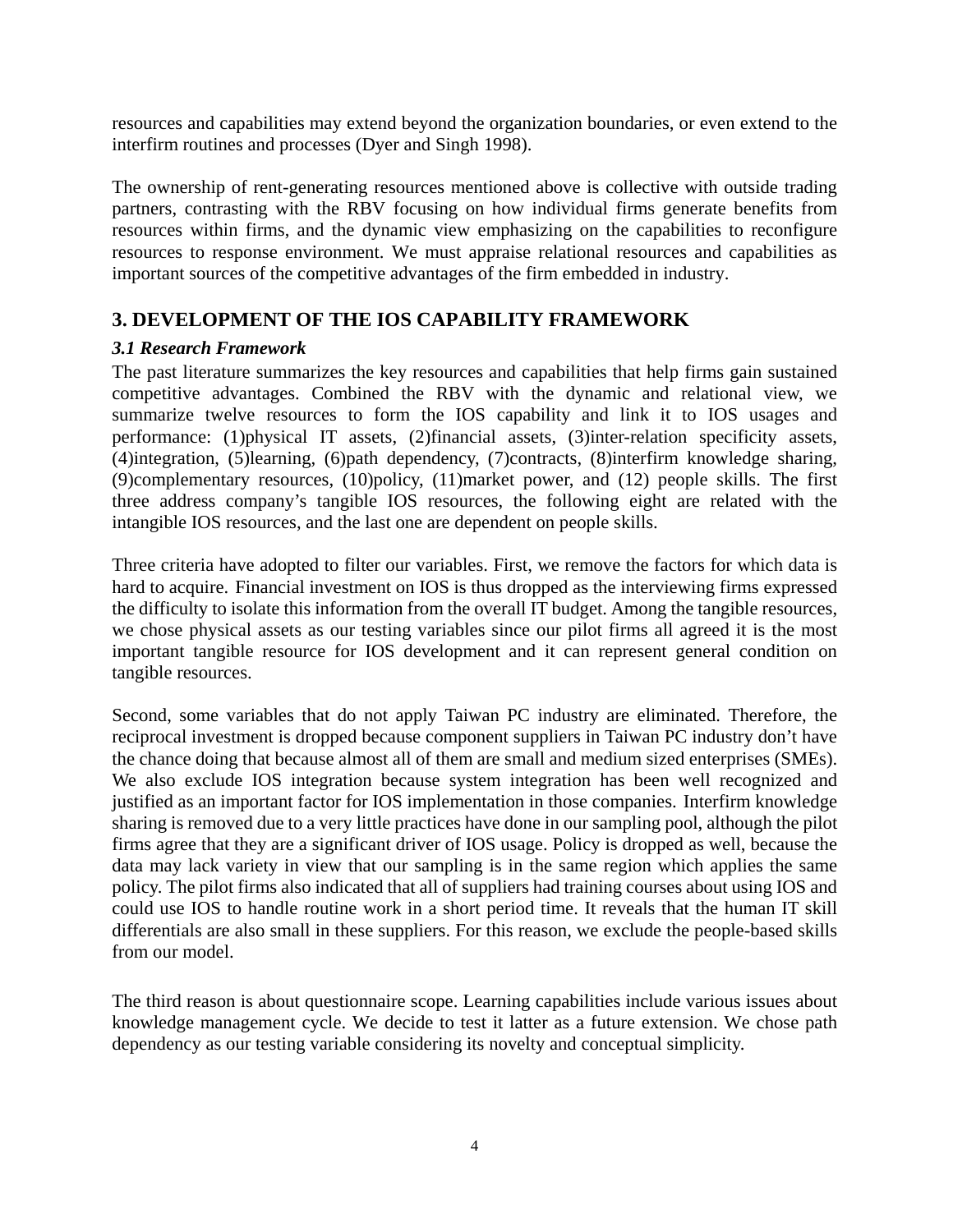Finally, we propose a simplified research framework that includes four resources to form the IOS capability and link it to IOS usages and performance (Figure 1): (1)physical IT assets, (2)path dependency, (3)relational intangibles, and (4)market power.



Figure 1. Research Framework

## *3.2 Hypothesis*

## *3.2.1 Tangible IOS Resources*

Physical resources like IT infrastructure are the basic resources of the IOS capability. Many IOS studies argue that firms with more flexible IT infrastructure are more able to develop successful IOS. For instance, Ramamurthy and Premkumar (1995) referred that IS sophistication would be positively related to EDI's internal and external diffusion, and it included hardware and software resources to support IOS systems. Recently, Zhu and Kraemer (2005) had asserted technology competence such as technology resource and IS capability as sources of e-business usage and value. Hence, we have the following hypothesis:

*Hypothesis 1. Firms with more physical assets related to IOS technology are more likely to achieve a greater IOS usage.* 

### *3.2.2 Intangible IOS Resources*

Three intangible IOS resources are discussed here: path dependence, relation-specific intangibles, and market power.

Path dependence. A firm's ability and incentive to adopt newer technology are largely a function of its level of related experience with period technologies (Cohen and Levinthal 1990, Zhu et al. 2006). Previous studies have found that firms with EDI experience can foster the skills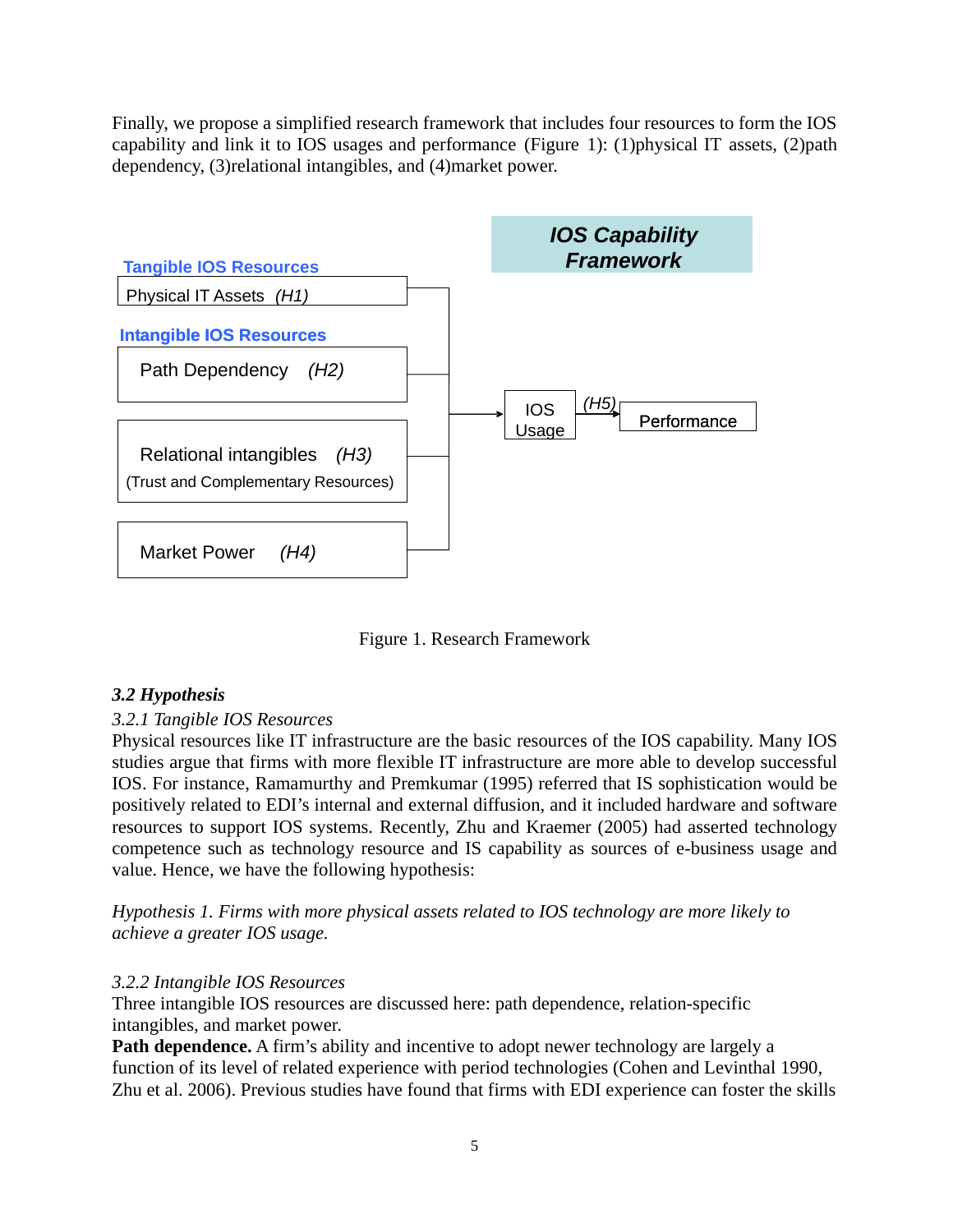for next generation IOS implementation and develop a better understanding about the economic and organizational impacts of IOS (Lyytinen and Robey 1999, Zhu et al. 2006). These firms may have a lower adoption costs because they tend to have a better understanding of true costs, and they know the difficult of process change while implementing. So we suppose path dependency about IOS technologies leads to successful IOS implementation. The following hypothesis is set forth:

## *Hypothesis 2. Firms with previous IOS experience are more likely to achieve a greater IOS usage.*

**Relation-specific intangibles.** Two intangibles are discussed here: trust and complementary resources. A contract is a concrete form to create trust and cooperation relationship between IOS partners. Based on Dwyer, Schurr, and Oh (1987), trust is defined as "the belief that a party's word or promise is reliable and the party will fulfill his/her obligations in an exchange relationship". Therefore, trust is an important concept in understanding expectations for cooperation and planning in a relational contract. According to Hart and Saunders (1998), trust is an important factor of EDI use because it can mitigate the uncertainty related to these vulnerabilities coming from the increase in the volume of exchanges and diversity of transaction sets for an EDI partner. Besides trust, previous research also recognized the significance of the complementarity of technology. Dyer and Singh (1998) defined complementary resource endowments as distinctive resources of alliance partners that collectively generate greater rents than the sum of those obtained from the individual endowments of each partner. Similarly, Bensaou (1997) argued that compatibility in goals and technological capabilities reduce the uncertainty about the partner's inclination and potential intentions for opportunistic behavior and therefore invite cooperation. Over and above, firms are looking for complementary partners continuously and then developing and implementing IOS with these partners because firms expect to generate more IOS usage, which cannot be generated by either firm in isolation. Eventually, Tan and Raman (2002) argued that strong complementarity, which is meant to both the firm and the partner have adequate IT sophistication and financial resources to jointly undertake the IOS implementation, has positive impact on IOS adoption. So, the following hypothesis is set forth:

*Hypothesis 3. Firms with greater relational intangibles with trading partners are more likely to achieve a greater IOS usage.* 

**Market power.** Market power is another important environmental factor to impact the IOS usage. According to Hart and Saunders (1998), relative dependence in a dyadic relationship between customer and supplier is a determinant of power. Power affects EDI use because the transaction or procedures for handling data exchanges frequently required investments that an EDI partners may not want to make (Hart and Saunders 1998), and thus some large customer firms with dominant market share have often exerted their bargaining power to influence the IOS-related decision in initial stage (Son et al. 2005). Prior studies showed that power exercised by large trading partners has a positive effect on initial adoption (Chwelos et al. 2001, Iacovou 1995, Son et al. 2005) and usage (Ramamurthy et al. 1999, Son et al. 2005) of EDI in organizations. Consequently, our hypothesis here is: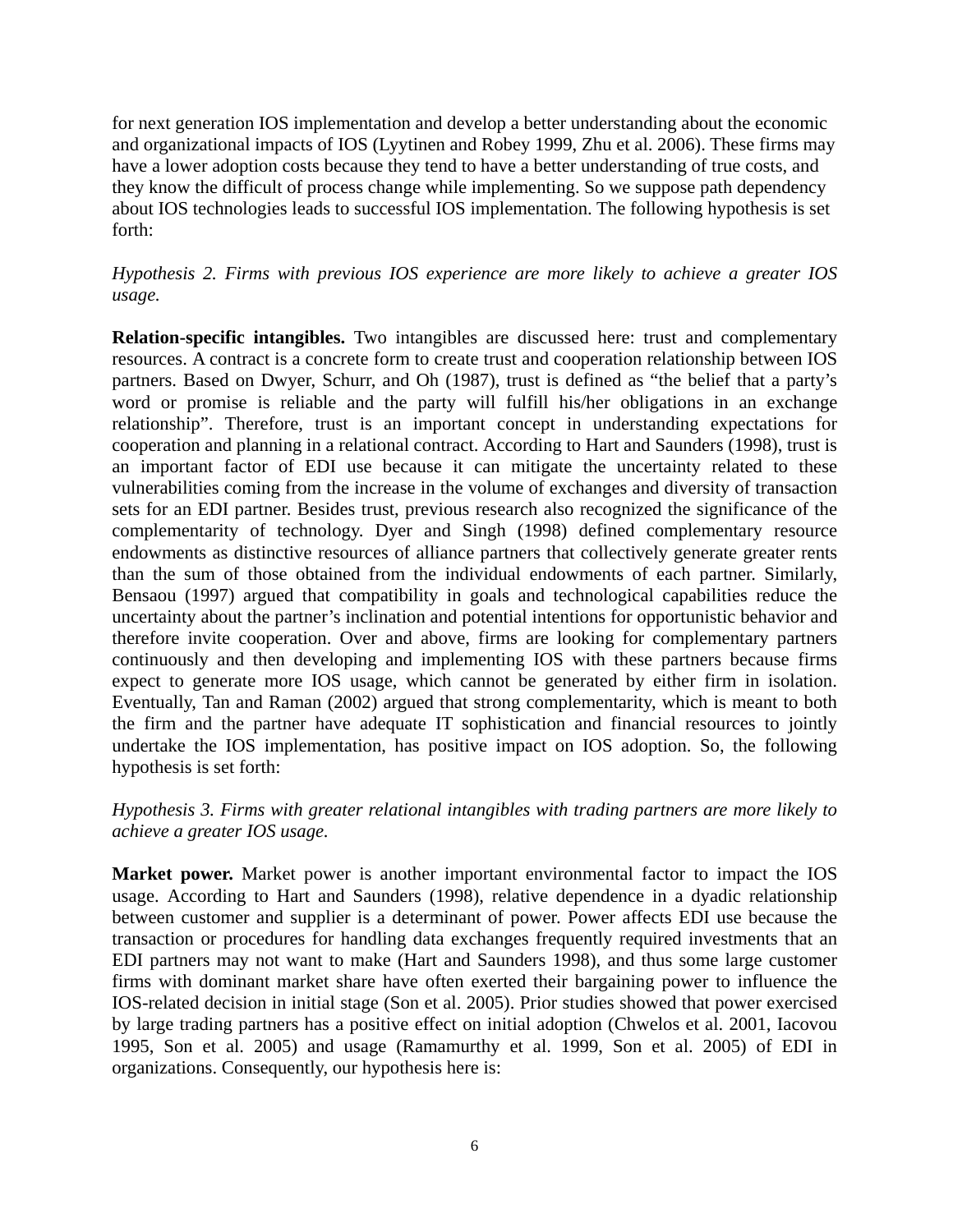*Hypothesis 4. Firms with greater market power between IOS trading partners are more likely to achieve a greater IOS usage.* 

## *3.2.3 IOS Usage and Firm Performance*

It has long been recognized that the high level of IOS usage can contribute the supply chain performance. For example, Bensaou and Venkatraman (1995) proposed that the greater the multiplicity of channels and the frequency of information exchanges, the greater the information processing capabilities of the dyad. Similarly, Riggins and Mukhopadhyay (1994) suggested that the great volume of business communications for which the firm uses EDI and the high degree to which the firm becomes immersed in EDI of doing business as the efficient ways to maintain partner relationship. Recently, Subramani (2004) argued that higher supply chain management systems (IOS) use leads to competitive performance of suppliers. The hypothesis is as follows:

## *Hypothesis 5. Firms with more IOS usage are more likely to achieve better firm performance.*

The operationalization of the dependent and independent variables is shown in Table 1:

| <b>Independent Variables</b> |                                                                                                          |                                                                                                                        |  |  |  |
|------------------------------|----------------------------------------------------------------------------------------------------------|------------------------------------------------------------------------------------------------------------------------|--|--|--|
| <b>Items</b>                 |                                                                                                          | <b>Measures of Tangible IOS Resources (TR)</b>                                                                         |  |  |  |
| <b>Physical Assets</b>       | TR1                                                                                                      | Degree of technology investment in IOS (Riggins and Mukhopadhyay<br>1994)                                              |  |  |  |
|                              | TR <sub>2</sub>                                                                                          | Establishment of IT infrastructure (Bensaou and Venkatraman 1995,<br>Iskandar, Kurokawa, and LeBlanc 2001)             |  |  |  |
|                              | TR <sub>3</sub>                                                                                          | Establishment of applications to support tasks (Bensaou and<br>Venkatraman 1995)                                       |  |  |  |
| <b>Items</b>                 |                                                                                                          | Measures of organization specific intangibles (OI)                                                                     |  |  |  |
| Path Dependency              | OI <sub>8</sub>                                                                                          | Prior use of EDI (Zhu et al. 2006)                                                                                     |  |  |  |
| <b>Items</b>                 |                                                                                                          | Measures of relational specific intangibles (RI)                                                                       |  |  |  |
| Trust<br>RI1                 |                                                                                                          | Existed undergoing supply chain collaboration projects (Bensaou<br>1997)                                               |  |  |  |
|                              | RI2                                                                                                      | Establishment of clear norms for business behavior (Bensaou 1997,<br>Dyer and Sigh 1998)                               |  |  |  |
|                              | RI3                                                                                                      | Sharing confidential or proprietary information (Angeles and Nath<br>2000, Dyer and Singh 1998, Soliman and Janz 2003) |  |  |  |
|                              | RI4                                                                                                      | Open and frequent communications (Angeles and Nath 2000)                                                               |  |  |  |
| Complementary<br>Resources   | Similar IT infrastructure (Konsynski and McFarlan 1999, Kumar and<br>R <sub>I7</sub><br>van Dissel 1996) |                                                                                                                        |  |  |  |

Table 1. Item Measures for IOS Capability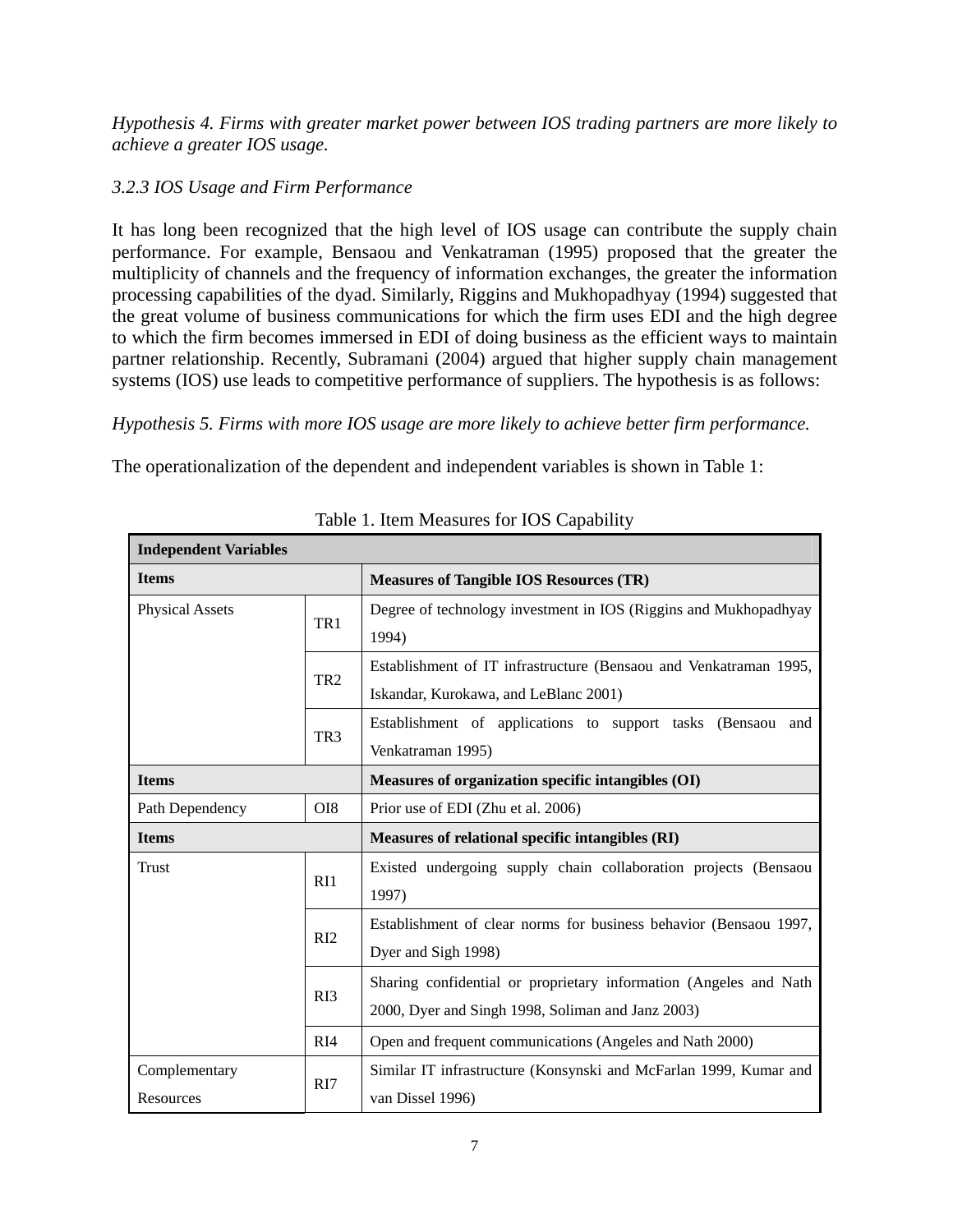| (CR)                       | R <sub>I</sub> 8 | Compatible company culture (Dyer and Singh 1998)                    |  |  |  |
|----------------------------|------------------|---------------------------------------------------------------------|--|--|--|
|                            | R <sub>19</sub>  | Similar decision processes to handle transactions (Kumar and van    |  |  |  |
|                            |                  | Dissel 1996)                                                        |  |  |  |
|                            | R <sub>10</sub>  | Providing similar support of cooperative firms by top management    |  |  |  |
|                            |                  | (Angeles and Nath 2000, Bensaou 1997)                               |  |  |  |
| <b>Items</b>               |                  | Measures of industry specific intangibles (II)                      |  |  |  |
| Market power               | II3              | To what extent did the target customer influence EDI adoption (Hart |  |  |  |
|                            |                  | and Saunders 1998)                                                  |  |  |  |
|                            | II4              | The force behind company's EDI adoption (Hart and Saunders 1998)    |  |  |  |
| <b>Dependent Variables</b> |                  |                                                                     |  |  |  |
| <b>Items</b>               |                  | <b>Measures of IOS Usage (IU)</b>                                   |  |  |  |
| IOS usage                  | IU1              | Percentages of transaction by IOS links (Bensaou and Venkatraman    |  |  |  |
|                            |                  | 1995, Riggins and Mukhopadhyay 1994)                                |  |  |  |
| <b>Items</b>               |                  | <b>Measures of Firm Performance (FP)</b>                            |  |  |  |
| Firm performance           | FP <sub>1</sub>  | Strategic benefits (Subramani 2004)                                 |  |  |  |
|                            | FP <sub>2</sub>  | Operational benefits (Subramani 2004)                               |  |  |  |

## **4. RESEARCH METHODOLOGY**

In preparation for large-scale data collection, the resulting questionnaire was pilot-tested by six executives that are directly responsible of IOS to handle routine work with a focal Taiwan PC OEM during winter 2005. These executives come from the companies that are the upstream trading partners of the OEM. Our resulting questionnaire had been pilot-tested by these executives, and the MIS manager of the OEM reviewed our questionnaire for the final refining. After pilot test, we conducted a general survey in Taiwan PC industry to validate our proposed framework. Data were collected using a questionnaire instrument. We coordinated with six Taiwan PC firms, three of which have participated in our pilot-test. For each firm, a purchasing and/or engineering senior manager at the central division was first asked to select a set of suppliers under his or her responsibility. Then for each of the selected suppliers these senior managers helped identify the purchasing agent and/or engineer to whom we could send the questionnaire. The respondents were asked to answer the questions on a seven point Liker scale. The total data set constitutes a representative sample of  $n = 557$ . Among all returned questionnaires, 87 were found to be complete and usable; this represented a response rate of 15.619 percent.

A multi-trait/multi-method (MTMM) is used for convergent and discriminant validity of the model (Campbell and Fiske 1959, Mahmood and Soon 1991). The results of convergent and discriminant validity provide sufficient confidence to consider these items as valid measures of the constructs. After convergent and discriminant validity, the reliability of the constructs was assessed using Cronbach's alpha. The results indicate that all the constructs have reasonably good alpha values and therefore can be considered to exhibit sufficient reliability. In summary,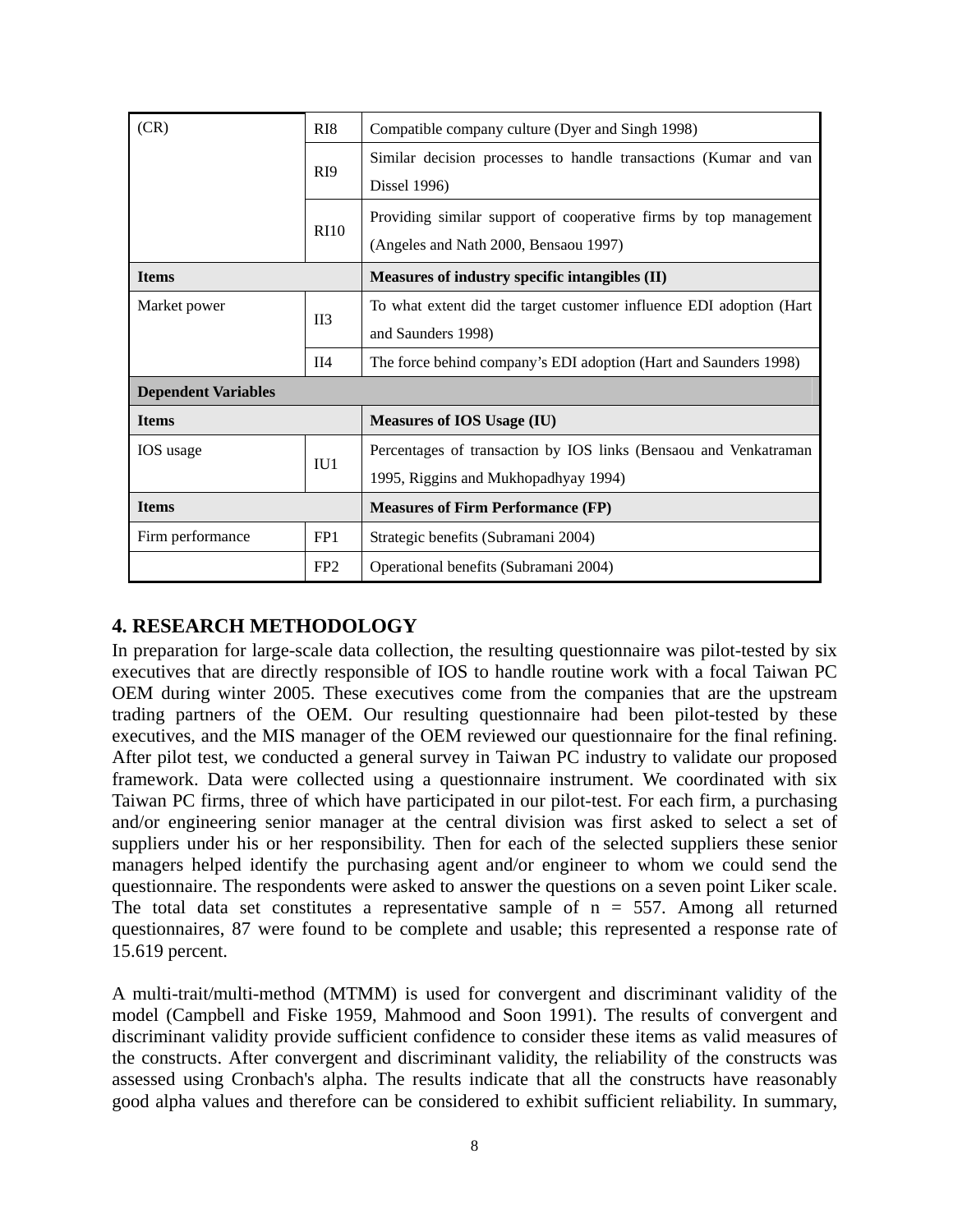the framework with an overall reliability of 0.825 represents good instrument validity.

## **5. RESULTS and DISSUCTION**

## *5.1 Results*

Multiple linear regression was used for testing the hypotheses. First, we test the impact of various capabilities on IOS usage. The results of the regression analysis are shown in Table 2. The F distribution is used to test the null hypothesis that there is no relationship between the dependent variable and predictors, and the model is significant at  $p < 0.001$ .

The results indicate that two factors — physical assets and relational intangibles — significantly lead to better IOS usage in organizations (p value is 0.018 and 0.024 respectively), and their standardized coefficients are 0.304 and 0.302, thereby supporting hypothesis 1 and 3. On the other hand, the significant value of path dependency and market power is 0.788 and 0.713 respectively, thereby leading to the rejection of hypothesis 2 and 4.

| Model                           | $\mathbb{R}$     | $\mathbb{R}$                | Adjusted R<br>Square |      | Std.<br>Error<br>of<br>the<br>Estimate |                           | Change Statistics |         |                         |      |      |               |
|---------------------------------|------------------|-----------------------------|----------------------|------|----------------------------------------|---------------------------|-------------------|---------|-------------------------|------|------|---------------|
| Summar<br>y                     |                  | Square                      |                      |      |                                        |                           | R Square Change   |         | F Change                | df1  | df2  | Sig. F Change |
|                                 | .483(a)          | .233                        | .195                 |      | 2.03232                                |                           | .233              |         | 6.224<br>$\overline{4}$ |      | 82   | .000          |
|                                 | Coefficients (b) |                             |                      |      |                                        |                           |                   |         |                         |      |      |               |
|                                 |                  | Unstandardized Coefficients |                      |      |                                        | Standardized Coefficients |                   |         | T                       |      | Sig. |               |
| Model                           |                  | B<br>Std. Error             |                      | Beta |                                        |                           |                   |         |                         |      |      |               |
| (常數)<br>$-0.977$                |                  | 1.195                       |                      |      |                                        |                           | $-.818$           |         | .416                    |      |      |               |
| Physical Assets<br>.554         |                  |                             | .229                 |      |                                        | .304                      |                   | 2.419   |                         | .018 |      |               |
| $-.055$<br>Path Dependency      |                  |                             | .205                 |      | $-.037$                                |                           |                   | $-.270$ |                         | .788 |      |               |
| Relational<br>Intangibles       |                  | .622                        |                      | .271 |                                        |                           | .302              |         | 2.294                   |      | .024 |               |
| .188<br>Market Power<br>$-.069$ |                  |                             | $-.041$              |      |                                        | $-.369$                   |                   | .713    |                         |      |      |               |

Table 2. Model Summary and Coefficients: The Impact of Various Capabilities on IOS Usage

a Predictors: (Constant), Market Power, Physical Assets, Relational Intangibles, Path Dependency

b Dependent Variable: IOS Usage

Second, we examine the relationship between IOS usage and IOS performance, and the result is shown in Table 3. The F test shows the model is significant at  $p < 0.001$ . The results also indicate that IOS usage significantly leads to better firm performance (the p value is less than 0.001), thereby supporting hypotheses 5.

Table 3. Model Summary and Coefficients: The Impact of IOS Usage on Performance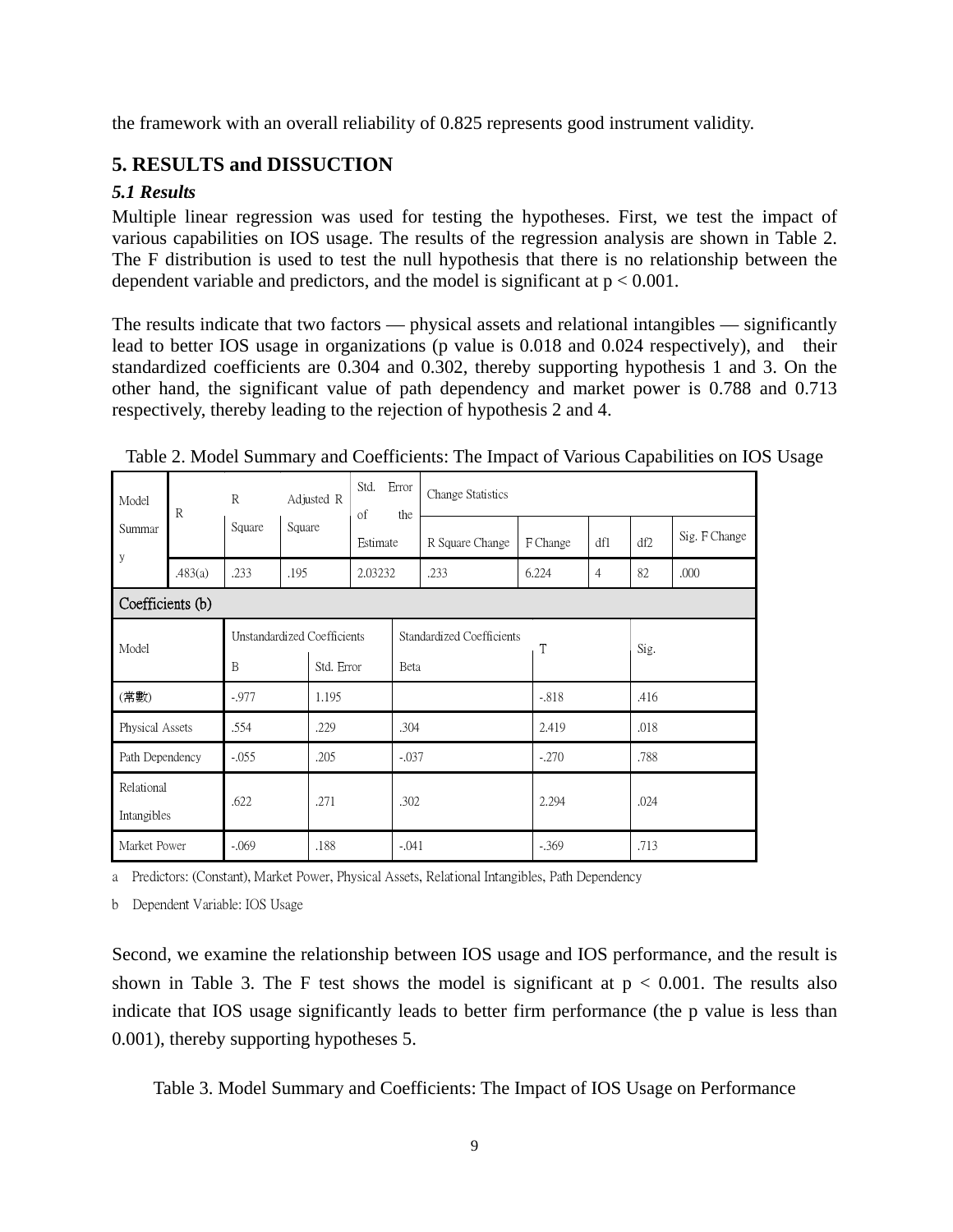| R<br>Model<br>Summary |               | R                           | Adjusted R<br>Square |            | Std.<br>Error<br>of<br>the<br>Estimate | Change Statistics         |          |       |      |               |  |
|-----------------------|---------------|-----------------------------|----------------------|------------|----------------------------------------|---------------------------|----------|-------|------|---------------|--|
|                       |               | Square                      |                      |            |                                        | R Square Change           | F Change | df1   | df2  | Sig. F Change |  |
|                       | .376(a)       | .142                        | .131                 | 1.147      |                                        | .142                      | 13.869   | 1     | 84   | .000          |  |
| Coefficients (b)      |               |                             |                      |            |                                        |                           |          |       |      |               |  |
| Model                 |               | Unstandardized Coefficients |                      |            |                                        | Standardized Coefficients |          |       |      | Sig.          |  |
|                       |               | B                           |                      | Std. Error |                                        | Beta                      |          |       |      |               |  |
| (常數)                  | .278<br>4.240 |                             |                      |            |                                        |                           | 15.278   |       | .000 |               |  |
| IOS Usage             |               | .206                        | .055                 |            |                                        | .376                      |          | 3.724 |      | .000          |  |

a Predictors: (Constant), IOS Usage

b Dependent Variable: Performance

### *5.2 Summary of Findings*

Several findings are derived from the results and discussed below.

#### *Finding 1*

### **Path dependency didn't have a significant impact on IOS usage. Company's high IT staff turnover might be an intervening factor.**

Path dependency was not significant in our regression model. It means that prior experience of IOS implementation is not an IOS usage differentiator for both suppliers and original equipment manufacturers (OEMs) in Taiwan PC industry. The possible reason is that, although most respondents consider previous experience in developing IOS can help implement other IOS in the future, there are still 40% of surveying companies had low level of successful experience (lower than 4 point of 7 scales). Most of them are small suppliers who don't have real implementation experience to help more advanced IOS implementation. Also, we find that the turnover of IT staff is high from the information of our interview pool. It means that important IOS experience maybe lost accompanied with fast employee turnover. However, the result may have bias. Because this survey doesn't distinguish failure implementation experience from no experience, but failure experience may improve IOS usage as well.

#### *Finding 2*

### **The impact of market power is significant at IOS adoption stage, but not at IOS post-adoption stage.**

Market power is not significant in our regression model. The possible reason is that most of the suppliers in Taiwan PC industry are small and medium-sized enterprises (SMEs), and their trading and negotiation power are small contrasted with focal companies. The result shows that over 60% of our respondents considered their decision to implement IOS was impacted by the trading partners (over 5 point of 7 scales). Another test also shows that most of the companies rely heavily on their own key trading partners. Besides, although most literature mentioned that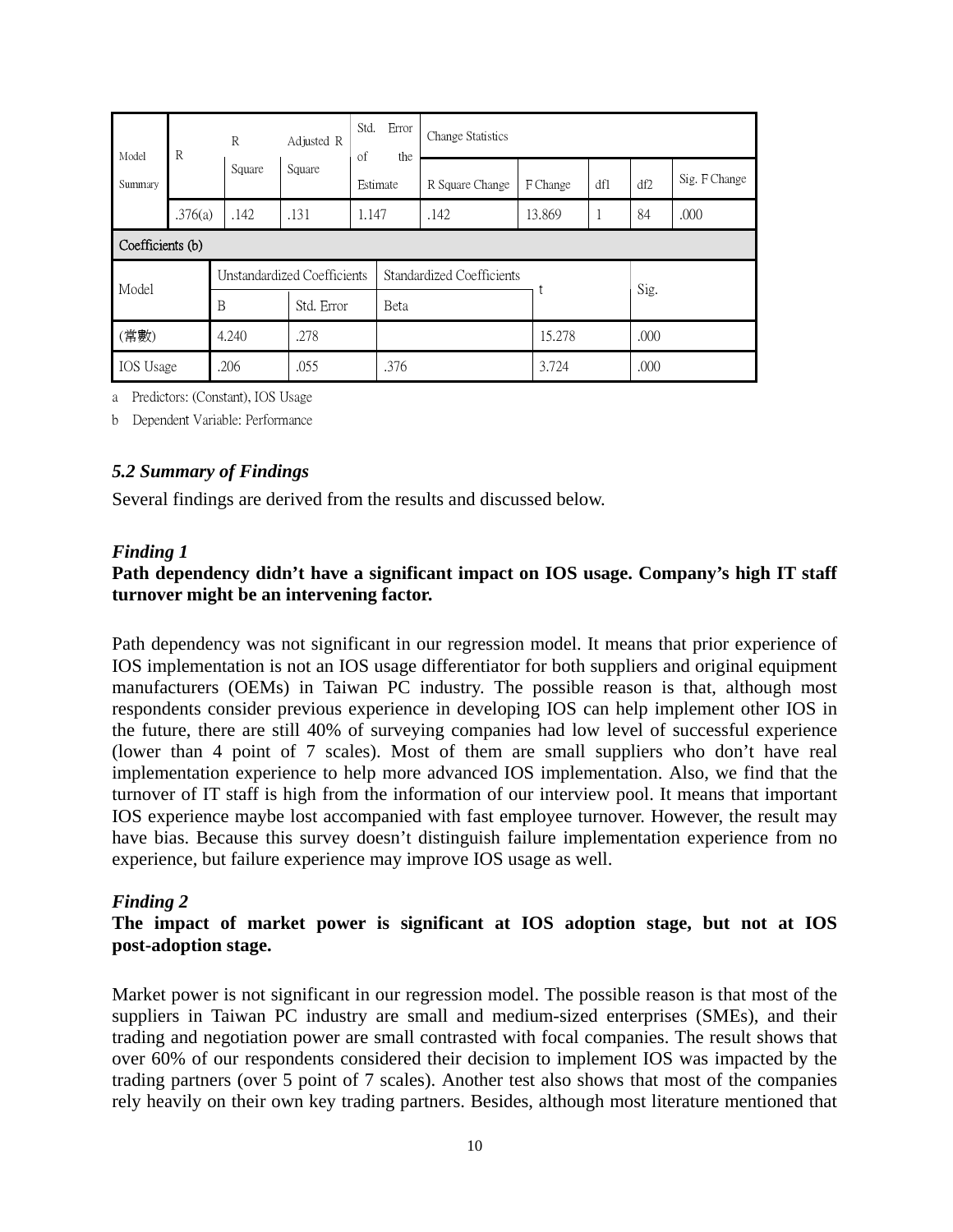market power impacts IOS adoption at initial implementation stage, our result shows its impact is not so significant at IOS post-implementation stage. It means the influence of market power maybe decreased with the system development time. Focal companies can force the suppliers to adopt the IOS, but cannot exercise the same power to coerce the following usage. This finding is consistent with the industry observation that a buyer-biased IOS often has a high adoption rate initially, but fails with a low usage rate.

#### *Finding 3*  **A well development of physical IT assets leads to better IOS usage.**

Our study confirms the resource-based view that IT assets play a significant role in IOS usage. Firms that have developed better IT assets in terms of IT infrastructure, IT investment, and IT applications are more able to conduct transactions via IOS.

## *Finding 4*

## **With mutual trust and complementary resources, firms are more able to have high IOS usage.**

Besides physical IT assets, relational intangibles are important IOS resources as well. Our study shows that companies are more willing to use more IOS with their trading partners if there is an open and frequent communication channel in which confidential information can be stably shared. The result also points out, similar IT infrastructure in terms of the IT availability, maturity, compatibility, and reliability, compatible company culture (e.g., business mission or value), and similar decision processes to handle transactions (e.g. having similar procedures to handle order change) would support the IOS usage.

## **6: CONCLUSION**

This thesis seeks to uncover the critical company-owning resources that can contribute to the IOS implementation and firm performance. Founded by resource-based theory, we propose four IOS resources that are most related with Taiwan PC industry environment: (1) physical assets, (2) path dependency, (3) relational intangibles, and (4) market power. To further test the model, we conduct a general survey with main Taiwanese PC firms during spring 2006. After checking the validity and reliability, we empirically validate the relationship between the IOS capabilities, IOS usage, and firm performance by a regression analysis. The result shows that path dependency and market power didn't appear an effective impact on IOS usage, but IT infrastructure and relational specific intangibles are significant resources which can positively affect IOS usage. Therefore, we can conclude that a successful inter-organizational electronic collaboration needs long-term relationship, mutual trust and resemblance between firm's process, and supportive IT assets indeed.

The factors of IOS capability and the measurement instrument developed in this study through RBV framework provide a good starting point for further investigations of the IOS capability. Validated IOS capability measures can help managers better gauge the characteristics of the collaborations. IT researchers can build upon the model developed in this study through further examination of the factors that are discovered. The survey data utilized in this study are